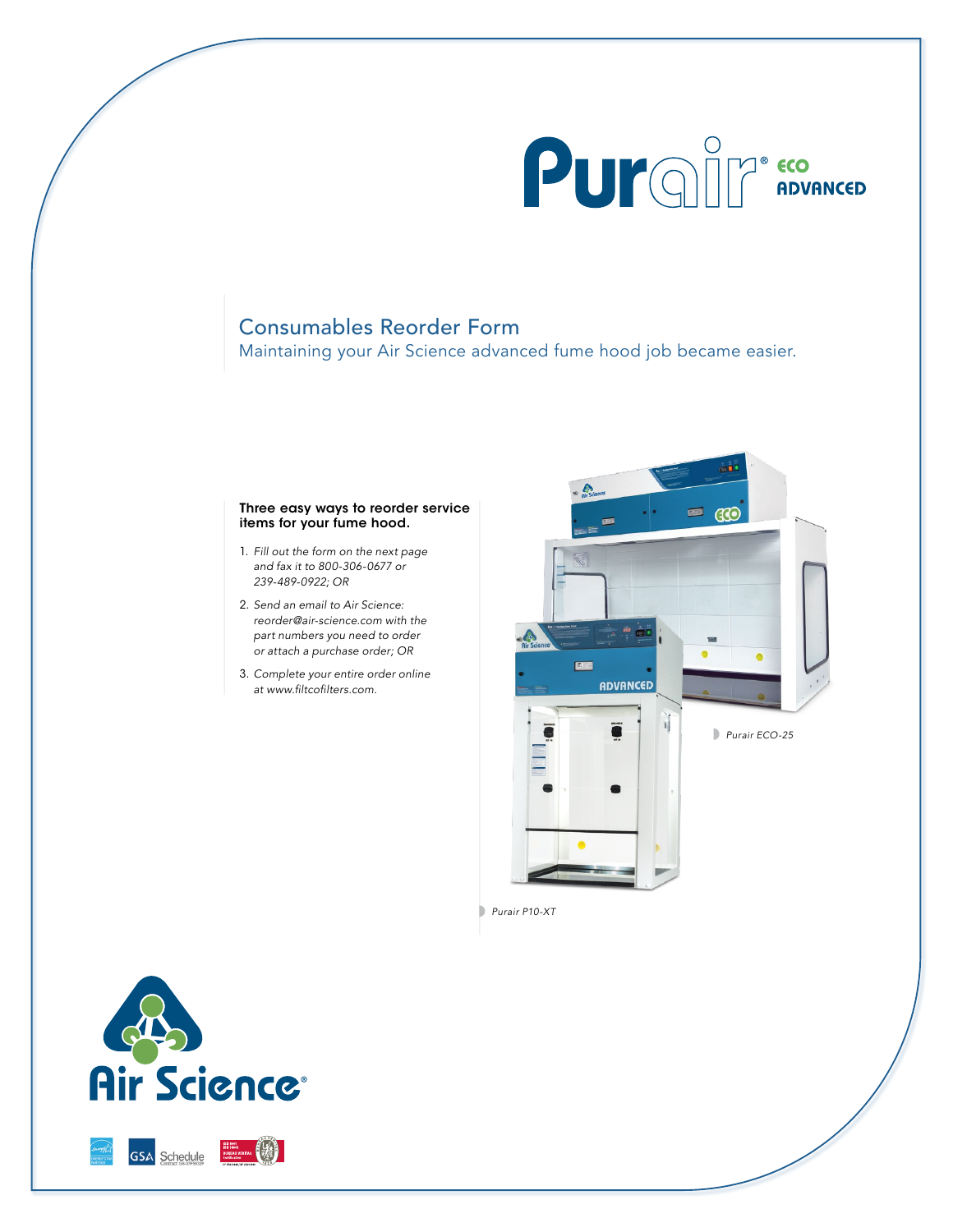## CONSUMABLES SELECTION

| Option | Part Number     | Description                                                                                                                                                    | Price           | Quantity                                                          | Total                                                                                                                                                                                                                                                                                                                                                                                                                 |  |
|--------|-----------------|----------------------------------------------------------------------------------------------------------------------------------------------------------------|-----------------|-------------------------------------------------------------------|-----------------------------------------------------------------------------------------------------------------------------------------------------------------------------------------------------------------------------------------------------------------------------------------------------------------------------------------------------------------------------------------------------------------------|--|
|        | <b>ASTM-PRF</b> | Replacement Door and Main Pre-filters - 6 pack.<br>(Change every 2-3 months)                                                                                   | 187.00 $\times$ | $\mathcal{L}_{\text{max}}$ , and $\mathcal{L}_{\text{max}}$       |                                                                                                                                                                                                                                                                                                                                                                                                                       |  |
|        | ASTM-           | Replacement Main Filter. (Change every 12 months - select specific filter below)<br>NOTE: See guide on following page to determine number of filters required. |                 |                                                                   |                                                                                                                                                                                                                                                                                                                                                                                                                       |  |
|        | <b>ASTM-001</b> | <b>GP Filter</b>                                                                                                                                               |                 |                                                                   | $395.00 \times =$                                                                                                                                                                                                                                                                                                                                                                                                     |  |
|        | <b>ASTM-030</b> | <b>HEPA Filter</b>                                                                                                                                             | 535.00 $\times$ | $\mathcal{L} = \mathcal{L} \mathcal{L} = \mathcal{L} \mathcal{L}$ |                                                                                                                                                                                                                                                                                                                                                                                                                       |  |
|        | <b>ASTM-015</b> | <b>ACI Filter</b>                                                                                                                                              | $465.00 \times$ |                                                                   | $\mathbf{r} = \mathbf{r} \cdot \mathbf{r}$ and $\mathbf{r} = \mathbf{r} \cdot \mathbf{r}$ and $\mathbf{r} = \mathbf{r} \cdot \mathbf{r}$                                                                                                                                                                                                                                                                              |  |
|        | <b>ASTM-200</b> | GP/HEPA Filter                                                                                                                                                 | $545.00 \times$ |                                                                   | $\label{eq:2} \mathcal{L}_{\mathcal{A}}(\mathcal{A})=\mathcal{L}_{\mathcal{A}}(\mathcal{A})=\underbrace{\mathcal{L}_{\mathcal{A}}(\mathcal{A})\mathcal{L}_{\mathcal{A}}(\mathcal{A})}_{\mathcal{A}}$                                                                                                                                                                                                                  |  |
|        | <b>ASTM-013</b> | <b>FOR Filter</b>                                                                                                                                              | 480.00 $\times$ |                                                                   | $\frac{1}{2}$ . The set of the set of the set of the set of the set of the set of the set of the set of the set of the set of the set of the set of the set of the set of the set of the set of the set of the set of the set of                                                                                                                                                                                      |  |
|        | <b>ASTM-100</b> | <b>EDU Filter</b>                                                                                                                                              | $395.00 \times$ |                                                                   |                                                                                                                                                                                                                                                                                                                                                                                                                       |  |
|        | <b>ASTM-110</b> | Multi Filter (specify combo)                                                                                                                                   |                 |                                                                   | $495.00 \times$ = $\frac{1}{200}$ = $\frac{1}{200}$                                                                                                                                                                                                                                                                                                                                                                   |  |
|        | <b>ASTM-012</b> | <b>AMM Filter</b>                                                                                                                                              |                 |                                                                   |                                                                                                                                                                                                                                                                                                                                                                                                                       |  |
|        | <b>ASTM-002</b> | <b>ACR Carbon Filter</b>                                                                                                                                       |                 | $525.00 \times \_ \_ \ = \_ \_$                                   |                                                                                                                                                                                                                                                                                                                                                                                                                       |  |
|        | <b>ASTM-003</b> | <b>ACM Carbon Filter</b>                                                                                                                                       |                 |                                                                   | $525.00 \times \_ \_ = \_ \_$                                                                                                                                                                                                                                                                                                                                                                                         |  |
|        | <b>ASTM-016</b> | <b>SUL Carbon Filter</b>                                                                                                                                       |                 |                                                                   | $465.00 \times =$                                                                                                                                                                                                                                                                                                                                                                                                     |  |
|        | ASTS-           | Replacement Safety Filter.(Chage every 12 months - select specific filter below)<br>NOTE: See guide on following page to determine number of filters required. |                 |                                                                   |                                                                                                                                                                                                                                                                                                                                                                                                                       |  |
|        | <b>ASTS-001</b> | <b>GP Filter</b>                                                                                                                                               | $248.00 \times$ |                                                                   | $\frac{1}{1-\frac{1}{1-\frac{1}{1-\frac{1}{1-\frac{1}{1-\frac{1}{1-\frac{1}{1-\frac{1}{1-\frac{1}{1-\frac{1}{1-\frac{1}{1-\frac{1}{1-\frac{1}{1-\frac{1}{1-\frac{1}{1-\frac{1}{1-\frac{1}{1-\frac{1}{1-\frac{1}{1-\frac{1}{1-\frac{1}{1-\frac{1}{1-\frac{1}{1-\frac{1}{1-\frac{1}{1-\frac{1}{1-\frac{1}{1-\frac{1}{1-\frac{1}{1-\frac{1}{1-\frac{1}{1-\frac{1}{1-\frac{1}{1-\frac{1}{1-\frac{1}{1-\frac{1}{1-\frac{1$ |  |
|        | ASTS-030        | <b>HEPA Filter</b>                                                                                                                                             | $306.00 \times$ |                                                                   | $\begin{tabular}{c} $ \color{red} \Xi_1$ & $ \color{red} \Xi_1$ \\ \cline{1-2} \end{tabular}$                                                                                                                                                                                                                                                                                                                         |  |
|        | <b>ASTS-015</b> | <b>ACI Filter</b>                                                                                                                                              | $285.00 \times$ |                                                                   | ______ = ___________                                                                                                                                                                                                                                                                                                                                                                                                  |  |
|        | ASTS-013        | <b>FOR Filter</b>                                                                                                                                              |                 |                                                                   |                                                                                                                                                                                                                                                                                                                                                                                                                       |  |

ASTS-012 AMM Filter 285.00 x ASTS-002 ACR Carbon Filter 325.00 x ASTS-003 ACM Carbon Filter **ACM Carbon Filter** 325.00 x ASTS-016 SUL Carbon Filter 285.00 x

TOTAL:

 $-$  =  $-$ 

 $\lambda = \frac{1}{2}$ 

 $=$ 

 $=$   $\frac{1}{\sqrt{1-\frac{1}{2}}\sqrt{1-\frac{1}{2}}\left( \frac{1}{2}+\frac{1}{2}+\frac{1}{2}+\frac{1}{2}+\frac{1}{2}+\frac{1}{2}+\frac{1}{2}+\frac{1}{2}+\frac{1}{2}+\frac{1}{2}+\frac{1}{2}+\frac{1}{2}+\frac{1}{2}+\frac{1}{2}+\frac{1}{2}+\frac{1}{2}+\frac{1}{2}+\frac{1}{2}+\frac{1}{2}+\frac{1}{2}+\frac{1}{2}+\frac{1}{2}+\frac{1}{2}+\frac{1}{2}+\frac{1}{2}+\frac{1}{2}+\frac{1$